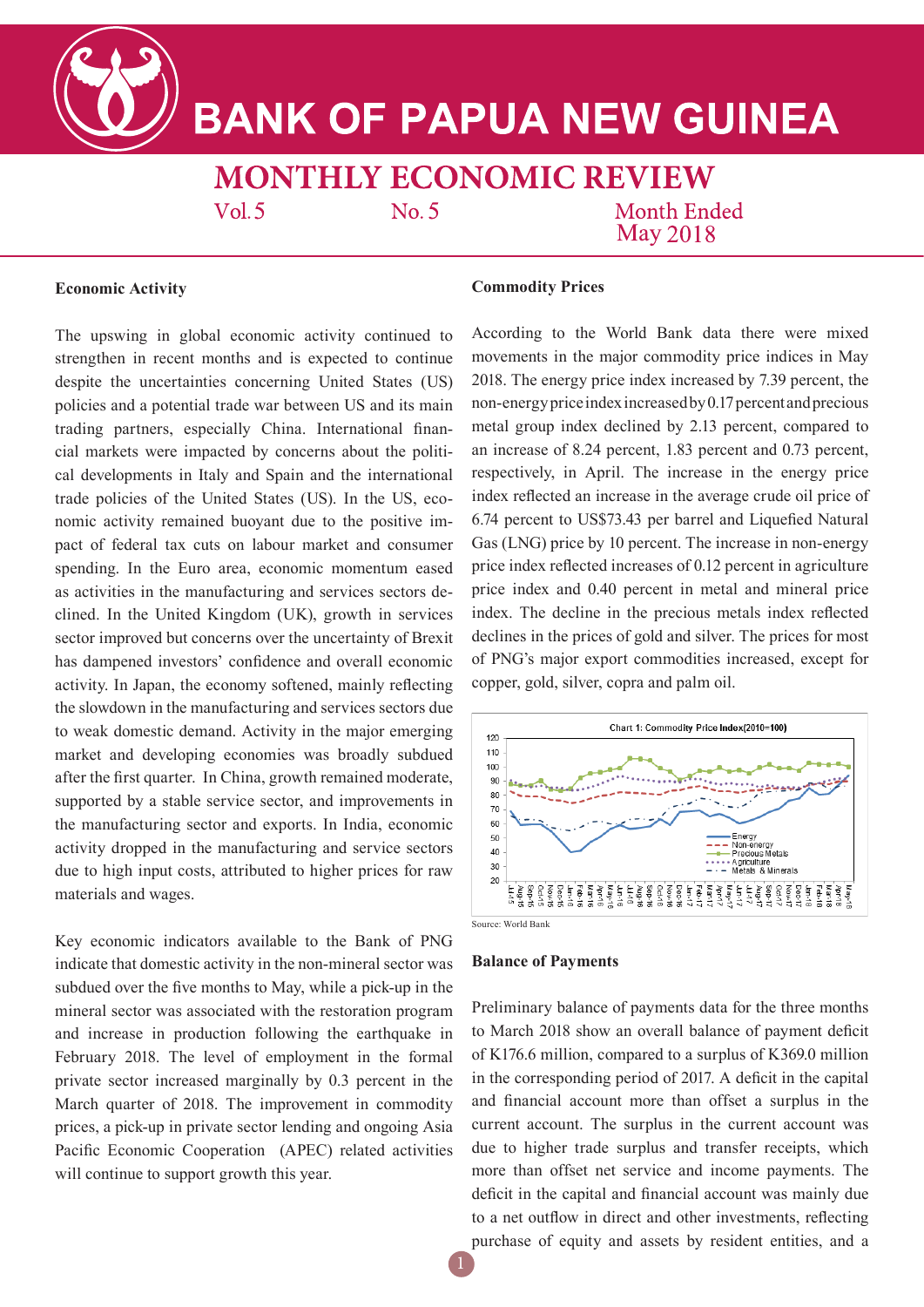build-up in offshore foreign currency account balances of mineral companies, respectively. The level of gross foreign exchange reserves at the end of March 2018 was US\$1,686.7 (K5,397.5) million, sufficient for 5.1 months of total and 8.9 months of non-mineral import covers. As at 31<sup>st</sup> May 2018, the level of gross foreign exchange reserves was US\$1,609.2 (K5,166.0 ) million.

# **Exchange Rate**

The average kina exchange rate depreciated against the US dollar (US\$) by 7 basis points to US\$0.3065, while it appreciated against the Australian dollar (A\$) by 78 basis points to A\$0.4051 over the month to 31<sup>st</sup> May 2018. The appreciation of the kina against the A\$ reflected cross currency movements, as the A\$ depreciated against the US\$ mainly due to rise in the US Treasury yields and fall in gold and crude oil prices. The Trade Weighted Index (TWI) increased by 0.20 percent to 29.31 over the month (Chart 2).



### **Inflation**

Annual headline Consumer Price Index (CPI) eased to 4.5 percent in the March quarter of 2018 from 4.7 percent in the December quarter of 2017. All the expenditure groups had price increases. The 'Health' expenditure group recorded the highest price increase of 14.6 percent, followed by 'Household Equipment' with 8.7 percent, 'Transport' with 7.8 percent, 'Recreation' with 7.3 percent, 'Alcoholic Beverages, Tobacco and Betelenut' with 6.9 percent, 'Clothing and Footwear' with 6.5 percent and 'Housing' with 5.2 percent. Other expenditure groups recorded marginal increases. The annual underlying measures of inflation also recorded increases with the Trimmed mean recording 3.2 percent and Exclusion-based recording 6.0 percent.



Annual headline Retail Price Index (RPI) increased by 4.2 percent over the year to April 2018, compared to an increase of 2.9 percent in March 2018 (Chart 3). This was due to price increases of 12.8 percent in the 'Motor vehicle (petrol only)' sub-group, 5.3 percent in the 'Food' expenditure group, 3.1 percent in the 'Drinks, tobacco and betelnut' expenditure group and 3.0 percent in the 'Rents, council charges fuel/ power' expenditure group. The Annual 'RPI ex-seasonal' increased by 3.3 percent and the 'RPI ex-seasonal and fuel' increased by 2.8 percent in April 2018. Quarterly headline RPI increased by 2.9 percent, while monthly headline RPI decreased by 1.2 percent.



## **Fiscal Operations**

Preliminary estimates of the fiscal operations of the National Government over the three months to March 2018 show a budget deficit of K282.4 million, compared to the deficit of K39.9 million in the corresponding period of 2017. The deficit represents 0.4 percent of nominal Gross Domestic Product (GDP). It was financed mainly from domestic sources. Total revenue, including foreign grants was K2,404.8 million, whilst total expenditure was K2,687.2 million over the three months.

#### **Domestic Interest Rates & Monetary Aggregates**

Over the month to  $25<sup>th</sup>$  May 2018, the interest rate for the 28 day term Central Bank Bill (CBB) remained at 1.40 percent, while the rate for the 63-day term was 2.35 percent. There was no allocation for the other terms at the auction. For the Treasury bills, the rate for the 63-day term was 2.36 percent, while the rates for the 91-day, 182-day, 273-day and 364-day terms remained at 2.40 percent, 4.72 percent, 6.76 percent and 8.04 percent, respectively. During the same period, there were mixed movements in the weighted average interest rates for wholesale deposits above K500,000. The weighted average rates for the 30-day, 60-day, and 180-day terms decreased to 0.15 percent, 0.05 percent and 0.51 percent, respectively, from 0.32 percent, 0.18 percent and 0.68 percent. The rates for the 90-day, 273-day and 364-day terms increased to 0.86 percent, 0.73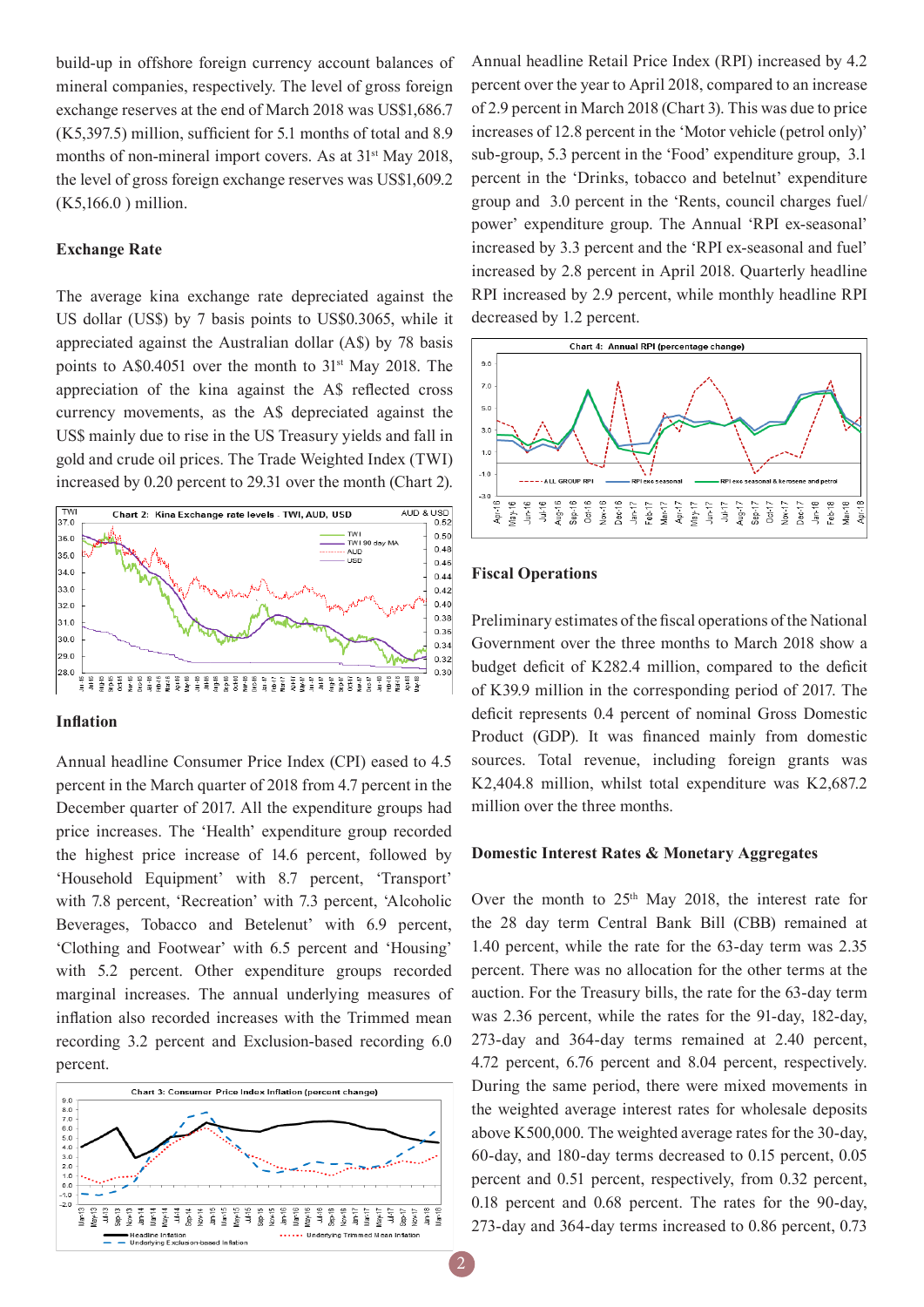percent and 5.21 percent from 0.65 percent, 0.20 percent and 1.46 percent, respectively (Chart 4).



Broad money supply declined by 1.9 percent over the year to April 2018, compared to an increase of 10.0 percent in the corresponding period of 2017. This was influenced by a decline in net claims on the Government. Monetary base decreased by 10.2 percent over the year to April 2018, compared to an increase of 4.6 percent in the corresponding period of 2017. This was mainly due to a fall in commercial banks deposits held at the Central Bank.

Commercial bank lending to the public non-financial corporations, other financial corporations and other resident sectors increased by K397.6 million to K13,012.2 million between December 2017 and 25<sup>th</sup> May 2018. This mainly reflected advances to the service, construction, agriculture, transportation and retail sectors. During the same period, the weekly average lending by banks increased by 1.6 percent to K12,752.2 million. Deposits at the commercial banks decreased by K239.7 million to K20,870.5 million between December 2017 and 25<sup>th</sup> May 2018, reflecting withdrawals mainly by the petroleum and mining, finance, agriculture, manufacturing, service and the Government sectors. Over the year to 25<sup>th</sup> May 2018, the weekly average deposits decreased by 2.7 percent to K20,900.7 million.

#### **Monetary Policy Stance**

The Bank maintained its policy signalling rate, the Kina Facility Rate (KFR), at 6.25 percent for the month of May 2018.